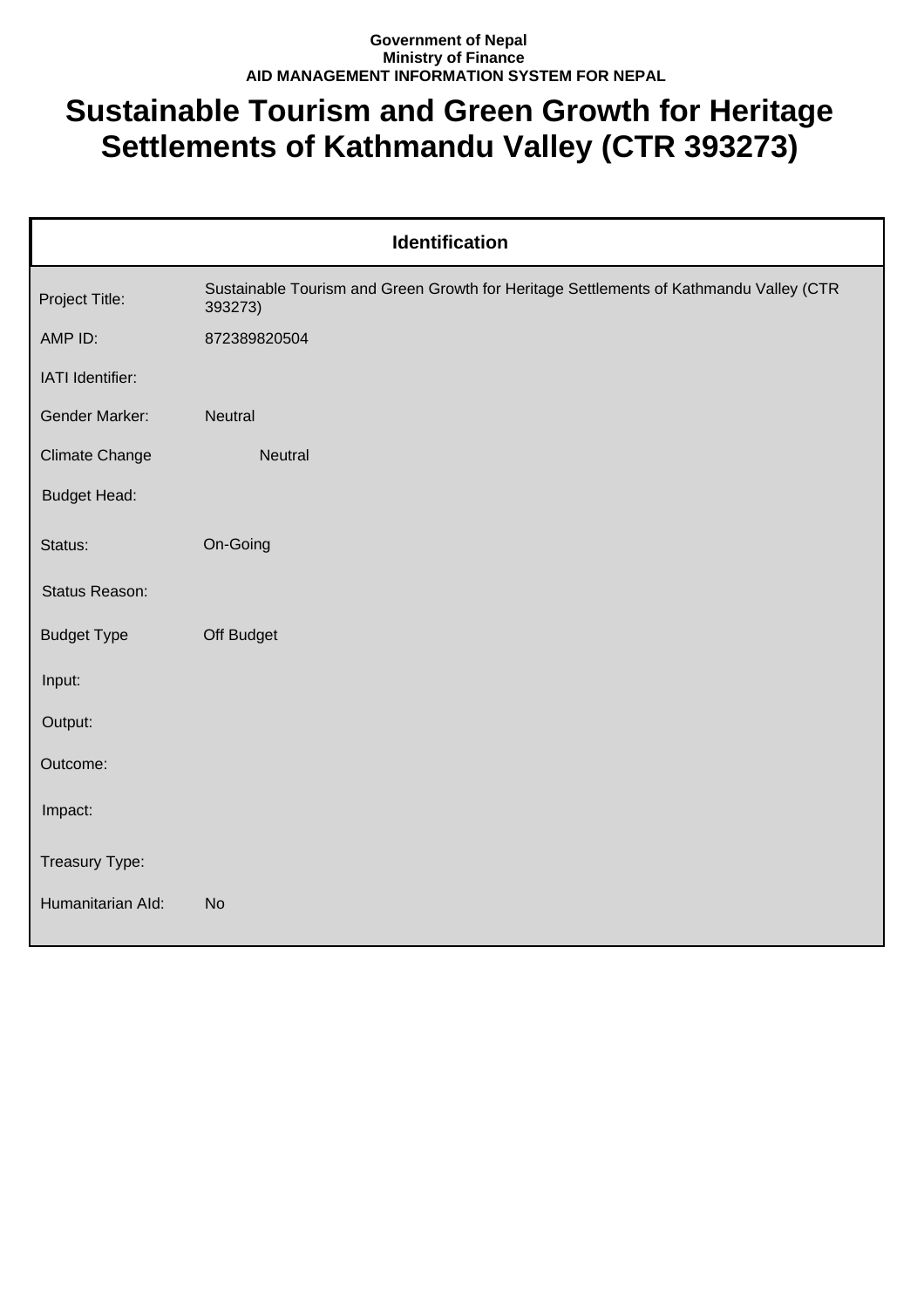| Location     |            |
|--------------|------------|
| Location     | Percentage |
| <b>NEPAL</b> | 100.0%     |

| <b>National Plan</b>                                                                                          |            |
|---------------------------------------------------------------------------------------------------------------|------------|
| Program                                                                                                       | Percentage |
| Environment and Climate Change ] [ Infrastructure Development Policy ] [ National<br>Development Plan (NDP) ] | 100.0%     |

| <b>Sector</b>                                                   |            |
|-----------------------------------------------------------------|------------|
| Sector                                                          | Percentage |
| Nepal Sector Classification ENVIRONMENT, SCIENCE & TECHNOLOGY 0 | 100.0%     |

| <b>Implementing/Executing Agency</b>          |        |  |
|-----------------------------------------------|--------|--|
| <b>Implementing Agency</b>                    |        |  |
| United Nations Human Settlements Programme    | 100.0% |  |
| <b>Executing Agency</b>                       |        |  |
| European Union                                | 100.0% |  |
| <b>Responsible Organization</b>               |        |  |
| Ministry of Education, Science and Technology | 100.0% |  |
| Donor                                         |        |  |
| European Union                                | 0.0%   |  |

| <b>Funding</b>                     |                       |                    |                               |            |                     |
|------------------------------------|-----------------------|--------------------|-------------------------------|------------|---------------------|
| Transaction<br>Date                | Type of<br>Assistance | Mode of<br>Payment | Post Earthquake<br>Assistance | Commitment | <b>Disbursement</b> |
| <b>European Union</b>              |                       |                    |                               |            |                     |
| <b>UNDISBURSED BALANCE</b><br>null |                       |                    |                               |            |                     |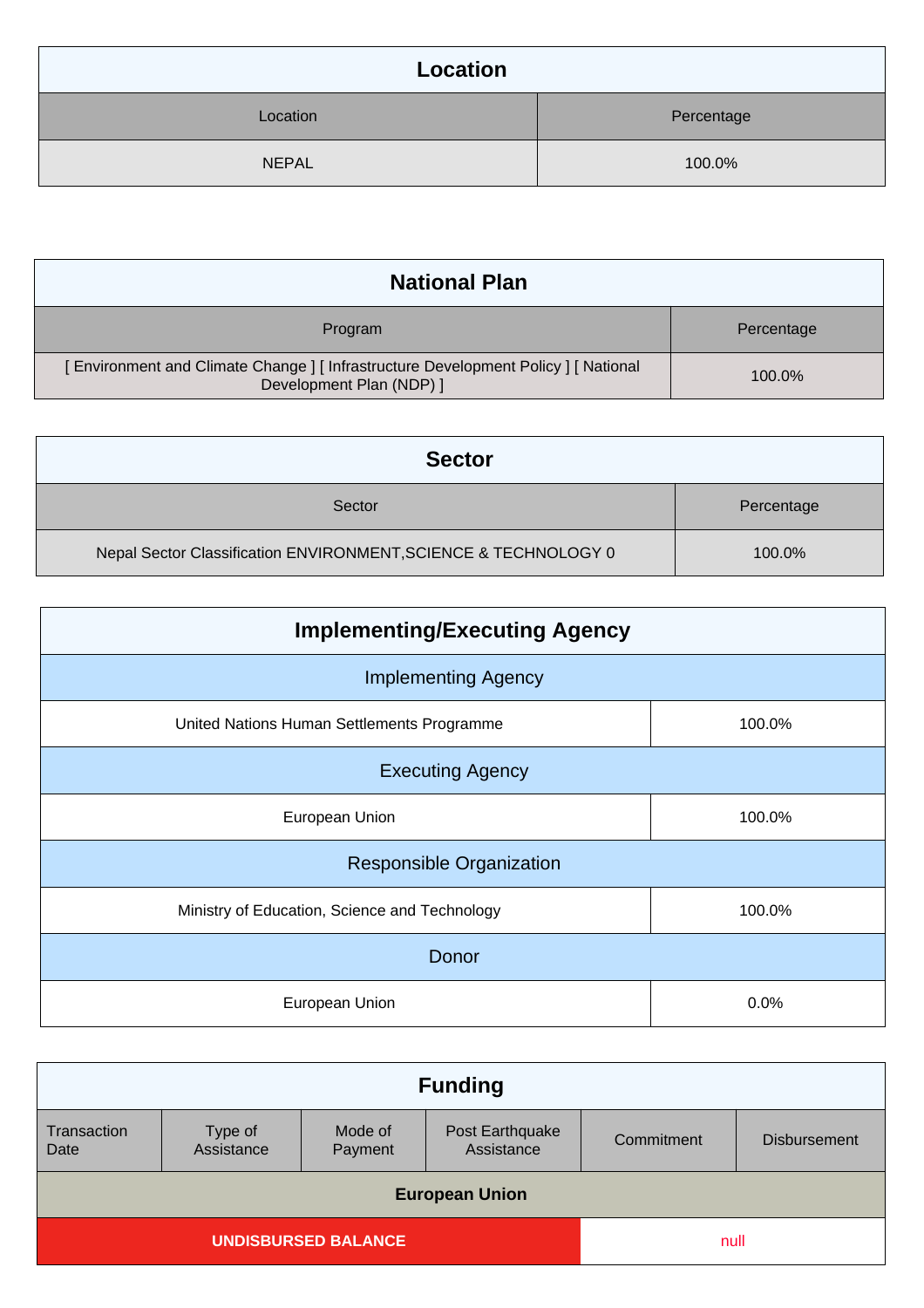| Transaction<br>Date        | Type of<br>Assistance | Mode of<br>Payment    | Post Earthquake<br>Assistance | Commitment | <b>Disbursement</b> |
|----------------------------|-----------------------|-----------------------|-------------------------------|------------|---------------------|
|                            |                       |                       | <b>Actual</b>                 |            |                     |
| 12/21/2017                 | Grant Aid             | <b>Direct Payment</b> | No                            | 2,584,058  |                     |
| 12/22/2017                 | Grant Aid             | <b>Direct Payment</b> | No                            | 0          | 656,954             |
| 10/14/2019                 | Grant Aid             | <b>Direct Payment</b> | No                            | 10         | 557,989             |
| 5/5/2020                   | <b>Grant Aid</b>      | <b>Direct Payment</b> | No                            |            | 579,515             |
| 6/16/2021                  | Grant Aid             | <b>Direct Payment</b> | No                            | 0          | 408,362             |
| <b>Total</b>               |                       |                       | 2,584,057                     | 2,202,819  |                     |
| Total (European Union)     |                       |                       | 2,584,057                     | 2,202,819  |                     |
| <b>UNDISBURSED BALANCE</b> |                       |                       | 381,238                       |            |                     |

|                                | <b>Progress Achieved</b> |
|--------------------------------|--------------------------|
| Progress Achieved:             |                          |
| Key Problems:                  |                          |
| Steps Taken to Solve Problems: |                          |

| <b>Funding Information</b>        |                |  |
|-----------------------------------|----------------|--|
| <b>Total Actual Commitment</b>    | 2,584,058      |  |
| <b>Total Planned Commitment</b>   | $\overline{0}$ |  |
| <b>Total Actual Disbursement</b>  | 2,202,820      |  |
| <b>Total Planned Disbursement</b> | $\overline{0}$ |  |